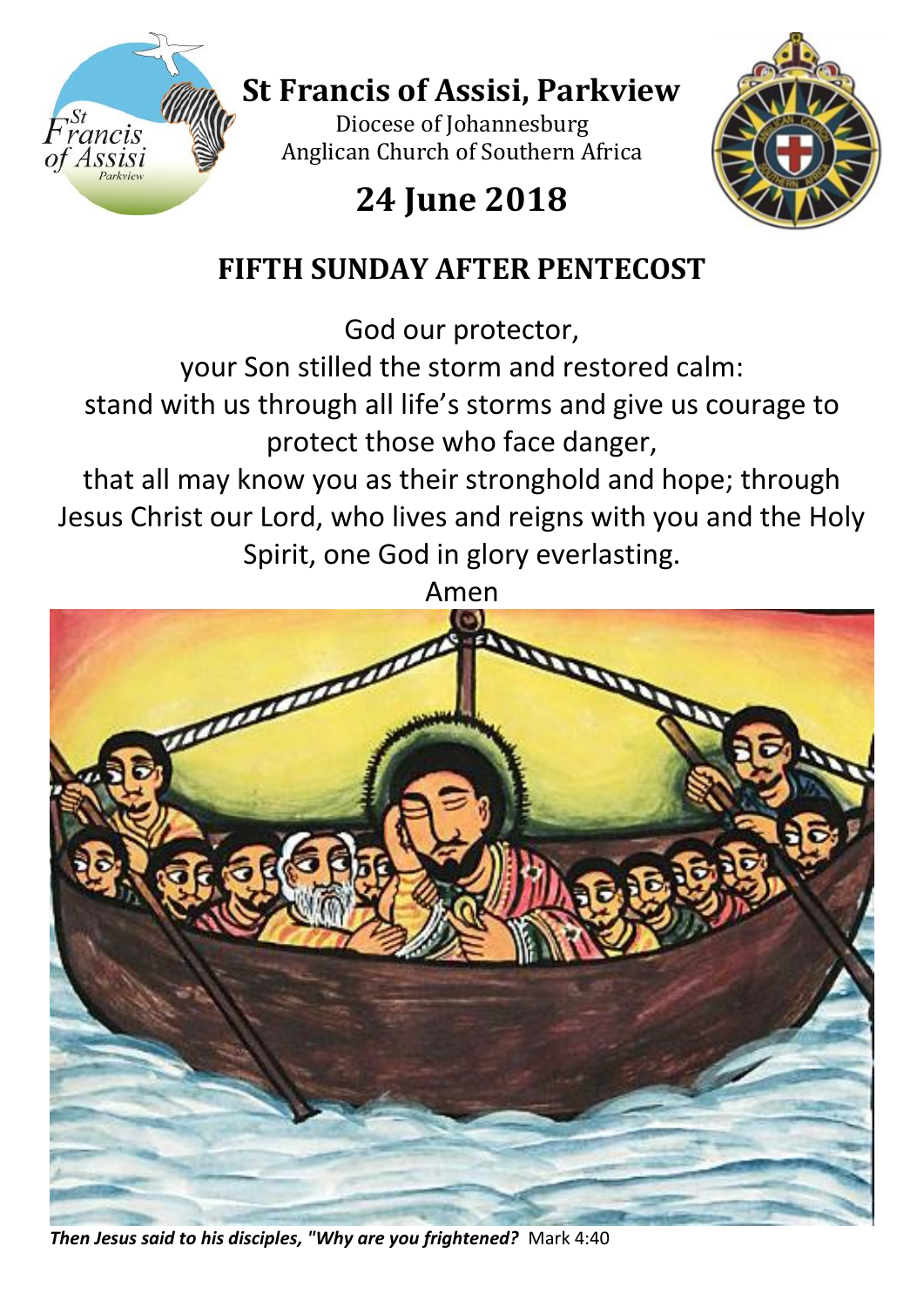#### **PRAYERS FOR THE CHURCH**

We pray for **The Church of Nigeria** (Anglican Communion) **The Most Revd Nicholas Okoh** Metropolitan and Primate of all Nigeria and Bishop of Abuja

We pray for **Steve our Bishop** and our Diocese; for **Thabo our Metropolitan** and the Anglican Church of Southern Africa; for **Justin** of Canterbury and the Anglican Communion. **PRAYER FOR THE WORLD**

#### We lift our world to you in all its complexity and many agendas related to power, prestige and possessions. We think of those who are poor, dispossessed and struggling within political crises and war. We lift up refugees especially in the Middle East and pray for wisdom and compassion in the policies which emerge around the refugee crisis. Guide leaders with integrity and courage. In our own lives strengthen us to offer the integrity we long to see around us.

#### **PRAYERS FOR PARISHIONERS:**

**Birthdays: Sunday 24:** Hope Ngwenya **Monday 25:** Michael Hunt; Diana Lawrenson **Tuesday 26:** Liz Reed **Thursday 28:** Paul Nex; Monica Sebambo **Friday 29:** Carol Cayton-Boxall; Colleen Peckett **Saturday 30:** Rachel Germond

**Wedding Anniversaries: Sunday 24**: Doris and Michael Vermooten **Wednesday 27:** Val and Neil Archer; Rachel and Dali Tambo

**Families to be prayed for this week:** Georgie CURRIE; Grace, Hilary, Joseph and Peter DELMAR, William DHIMBA; Liam and Teresa DIRSUWEIT; Patience, Tarren and Mavela DLAMINI

**Prayers for those in need of prayer:** Eunice Botha; Jeffery Gavin; Paul Germond; Ally Martin; Hilary Mudau; Thabani Mudau, Thandazo Ndlovu; Claire Penn; Dudley Spratt **and for those who have a long-term need:** Pat Cawthorn; Georgie Currie; Tsungi Ngwenya; +Desmond Tutu **Year's Mind: Wednesday 27** Chere Mahlo **Thursday 28:** Babs Croeser **Saturday 30:** Dick Baker

**RIP:** Bill Currie, please hold Georgie and family in prayer in this sad and difficult time.

#### **SERVICES OF THE CHURCH**

| <b>EUCHARISTS IN THE WEEK</b> |  |
|-------------------------------|--|
|-------------------------------|--|

| EUCHARISTS IN THE WEEK     |         |                      |                                           |  |                |            |
|----------------------------|---------|----------------------|-------------------------------------------|--|----------------|------------|
| Tuesday 5:30 pm            |         | Wednesday 9:30 am    |                                           |  | Friday 7:00 am |            |
| <b>READINGS FOR TODAY:</b> |         |                      |                                           |  |                |            |
| Job 38:1-11                |         | 2 Corinthians 6:1-13 | Psalm 107:1-3,23-32                       |  |                | Mark 35-41 |
| <b>HYMNS FOR 7:30</b>      |         |                      |                                           |  |                |            |
| Introit:                   | 175     |                      | Ye that know the Lord is gracious         |  |                |            |
| Gradual:                   | leaflet |                      | Be Still my soul: The Lord is on thy side |  |                |            |
| Offertory:                 | 259     |                      | My God, and is thy table spread           |  |                |            |
| Recessional:               | 346     |                      | Christ is the world's true light          |  |                |            |

#### **UPCOMING EVENTS**

| Wed 27 June   | <b>PARISH COUNCIL MEETING</b> |
|---------------|-------------------------------|
| Thurs 12 July | <b>PARKVIEWS</b>              |

**ECO QUOTE:** "All Life has just one home, the earth, and we as the dominant species must take care of it. -**Dame Daphne Sheldrick**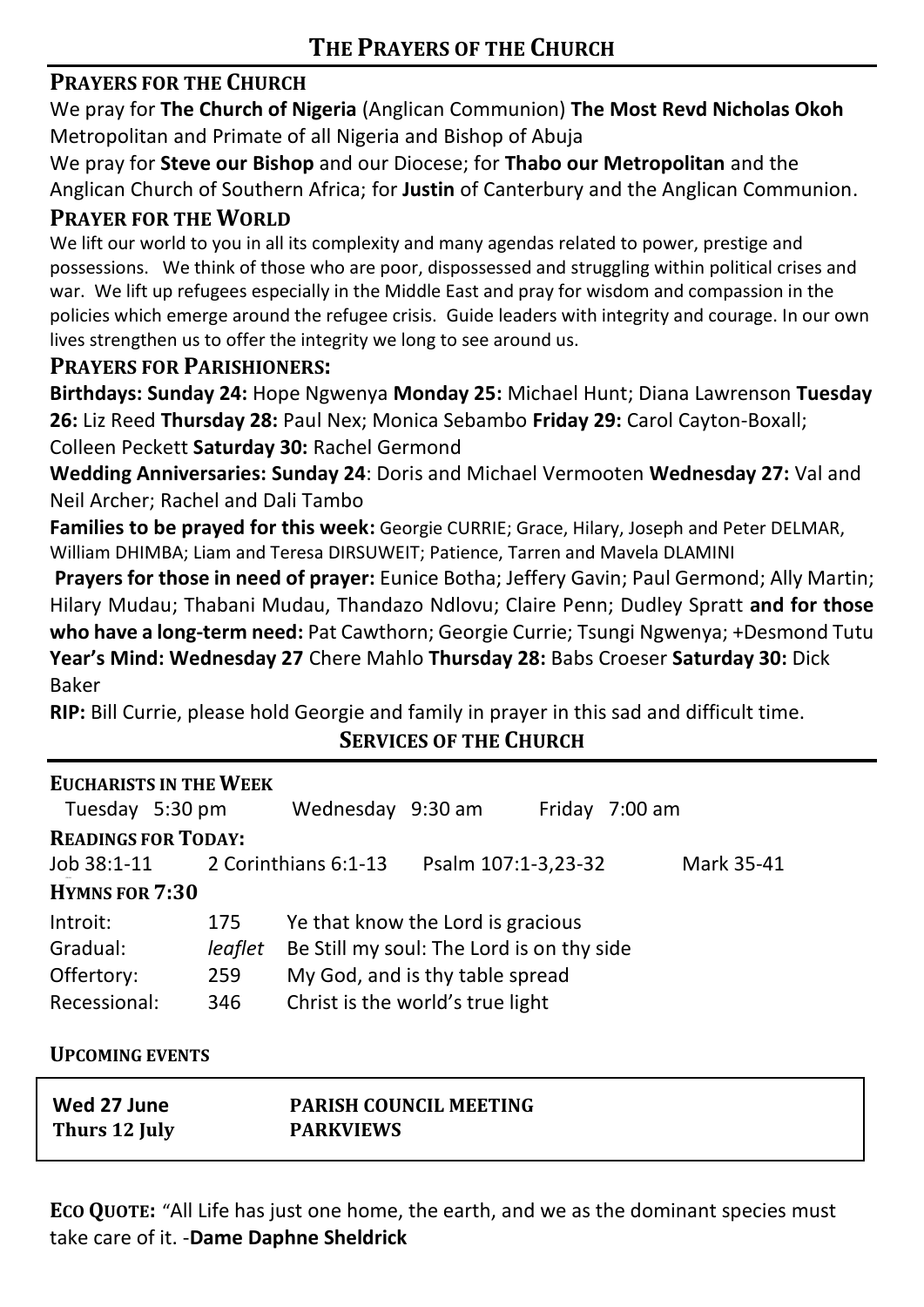#### **GET REAL**

Being a Christian in the 21st Century: 24 June - 15 July Sermon series on how to be a Christian now using Paul's 2nd letter to the Corinthians written to a fast-changing world of political uncertainty.

#### **SOUL ENCOUNTERS Inspiration from Maria!**

We will be sending out a weekly Podcast from Maria. They are 10-12 minutes long and explore Scripture and its relevance for today. For information, a podcast is a voice recorded message that comes up as an attachment to an email or WhatsApp. To open it, click on the attachment.

#### **GOLF DAY 2018**

The Annual Golf Day, our major fundraising drive for our social outreach programmes takes place at Parkview Golf Club on Thursday 25 October. Please invite all golfers among your friends, family and neighbours to enter this fun-filled day. Entry forms coming soon.

#### **VOLUNTEERS**

Thank you so much to Sue Jordaan, Jacquie, Bart and Mymie who volunteered to help on Wednesday mornings. We really appreciate it! Thank you too to Cally Tuckey who will help as a teacher at Rock n Roll! Thank you to all who hare assisting at the Soup Kitchen, you are making a difference. Please still consider volunteering: Readers, Sidespeople, Sunday tea and PowerPoint operator at 9.30

#### **BLANKET APPEAL**

Winter is upon us, blankets are urgently required for the homeless people.

#### **YOUTH SERVICE**

Thank you to Izzy and Tanele and all the young people who made the service so special. Your music, spirit, enthusiasm and searching are an inspiration! Please keep our interview process for a Youth Pastor in prayer.

#### **CONGRATULATIONS**

Derek Pryor, one of our matric students, is the lead in his school's production of Beauty and the Beast!

*Wishing those who are having a break from school and going away a blessed holiday! Travel safely if you are going away.*